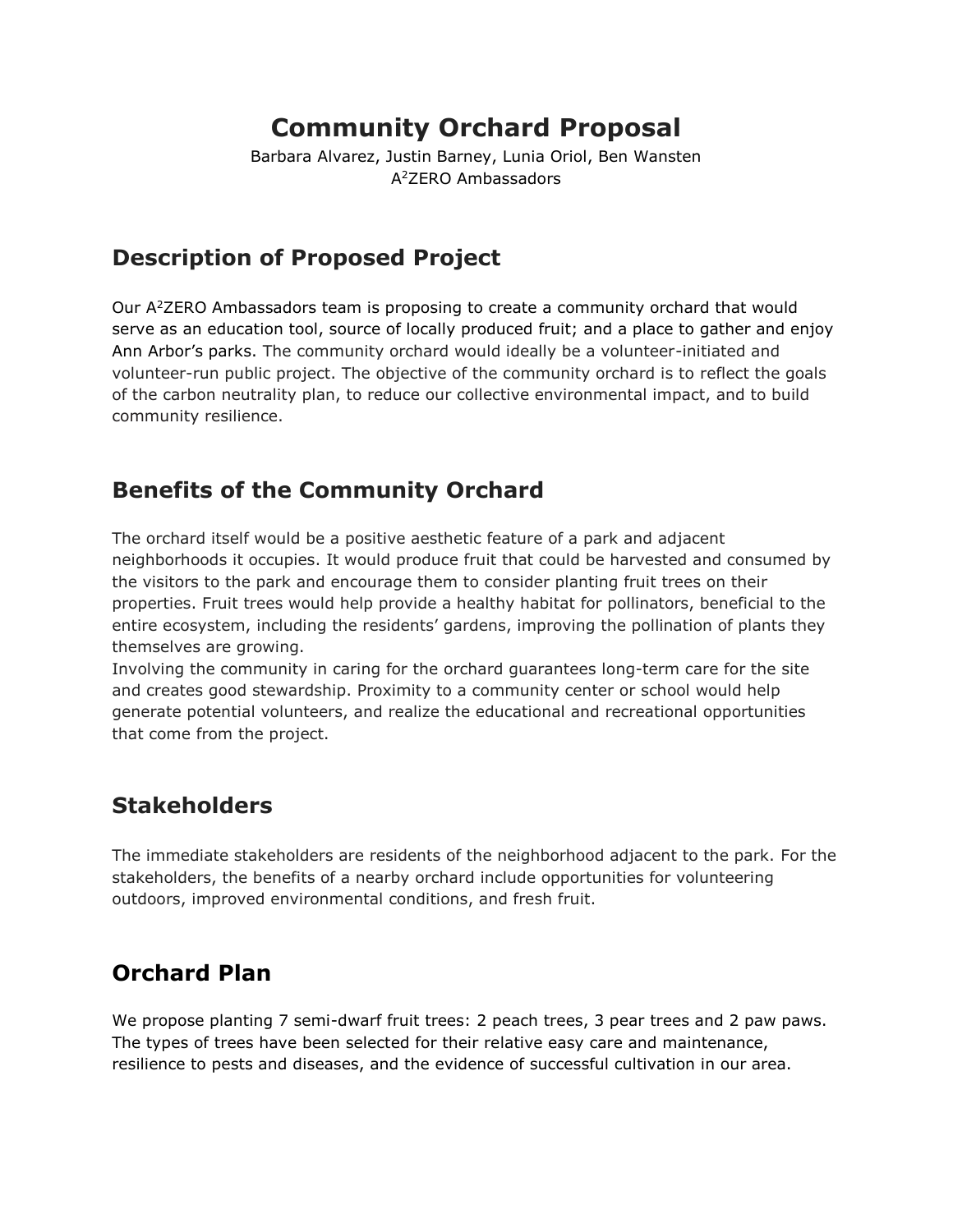### **Proposed Location**

#### **Arbor Oaks Park**

Located in the heart of the Bryant/Arbor Oaks/Stoneybrook neighborhood, this 3.24 acre park includes a basketball court, playground, benches, pathways, open fields and picnic tables. There is a short paved loop to roll, walk or run on, and a series of rain gardens along the path. In close proximity there is Bryant Elementary School as well as the Bryant Community Center, which may be potential partners for this project. A big advantage of this park is the presence of a water fountain that may greatly help with seasonal watering of the orchard. We propose to plant the orchard in the open field inside the paved loop.